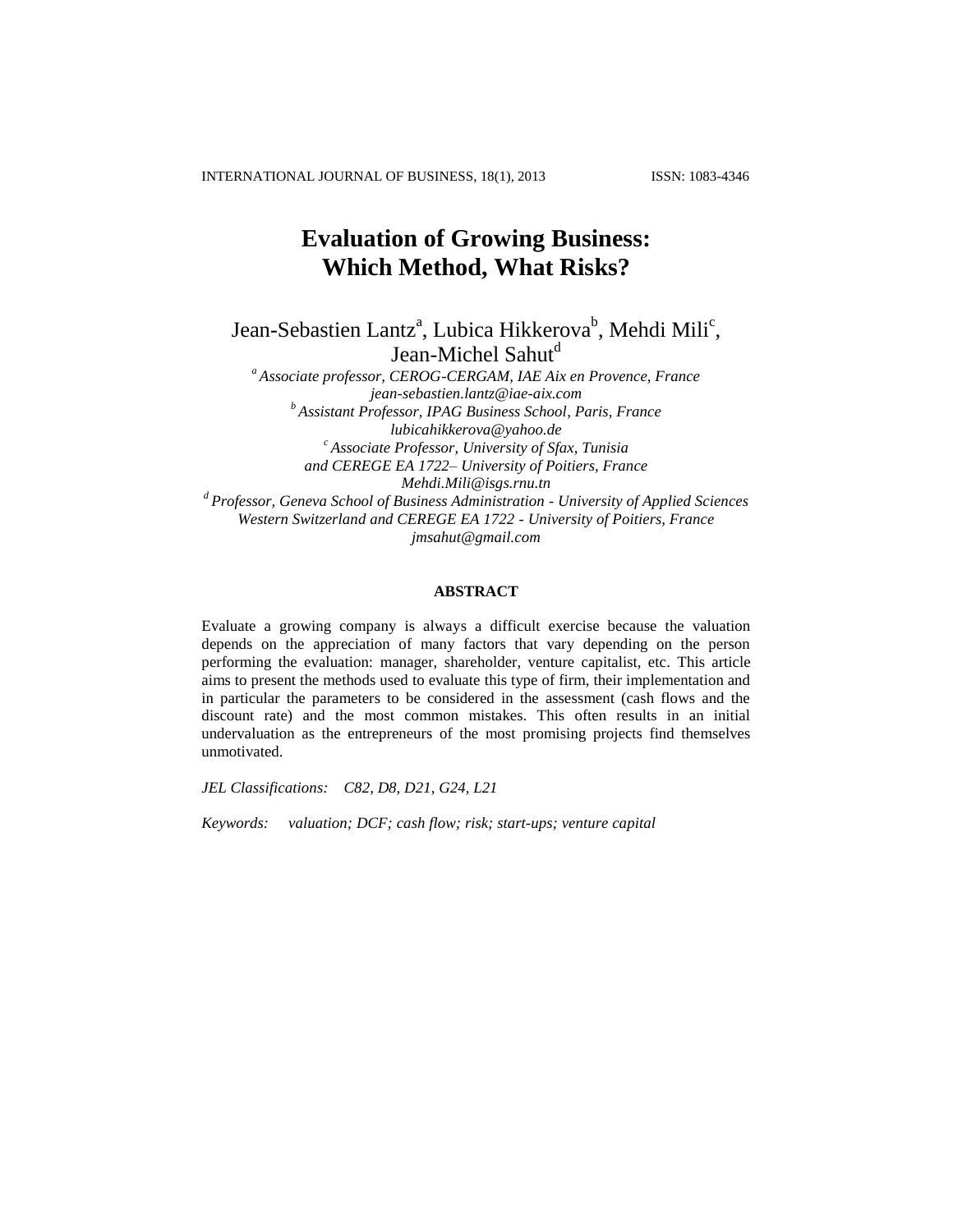#### **I. INTRODUCTION**

Profitability and risk perspectives incurred by entrepreneurs and their financial partners, institutional, industrial and commercial pose the financial valuation of the firm in strategic decision-making. Since investing in a growing business requires strong convictions about appreciation of its business and financial value of its assets. Forging his judgment is an art, as the financial projections are difficult to define and the assessment instruments are complex. If these instruments can achieve similar results or to explain the differences when they are mastered, they are most often the source of interpretations because the valuation defines the potential wealth of shareholders, namely their immediate dilution in the case of a capital increase. On the one side, we have a management team that seeks to minimize the dilution in order to maintain control or a blocking minority of the company, while attempting to maximize the value of newly issued shares. On the other hand, we find investors whose objective is to minimize the financial valuation of the company in hopes to hold the largest possible share capital at the lowest cost without demotivating the management team as if a strategic asset.

What value to give to the company? What are the criteria and constraints that come into play? It is these questions that we try to answer by presenting the different valuation methods for unlisted firms and their risks.

### **II. THE DIVIDEND DISCOUNT MODELS AND CASH FLOW**

It is difficult to estimate the value of a project to the extent that the estimation depends on the market and that it is specific to each person. However, in an environment that puts investors in competition, pricing models based on discounted dividends or discounted cash flows provide a first methodology which must cross with the multiples method. These two types of update is based on a simple principle through which a project (respectively a firm) is worth only what it earns, that is to say, its cash flows (respectively its dividends). For a project (P) secreting cash flow (CF), over n periods, discounted at r, we obtain:

$$
P = \frac{CF_1}{(1+r)} + \frac{CF_2}{(1+r)^2} + \frac{CF_3}{(1+r)^3} + ... + \frac{CF_n}{(1+r)^n}
$$

The dividend discount method is suitable for low-risk projects and linear growth. The methods of discounted cash flows or "discounted cash flow" are better suited to technology projects because they focus on cash flow: the "*free cash flows*." Specifically, we distinguish cash flows available to the firm from those available to the equity. In the first case, it is free flow of all forms of remuneration; the calculation of value is intended to both equity investors and to lenders. In the second case, there is a net flow of debt service, the calculation of the valuation is therefore available to equity investors. The table below summarizes the evaluation methods by discounting dividends and cash flows.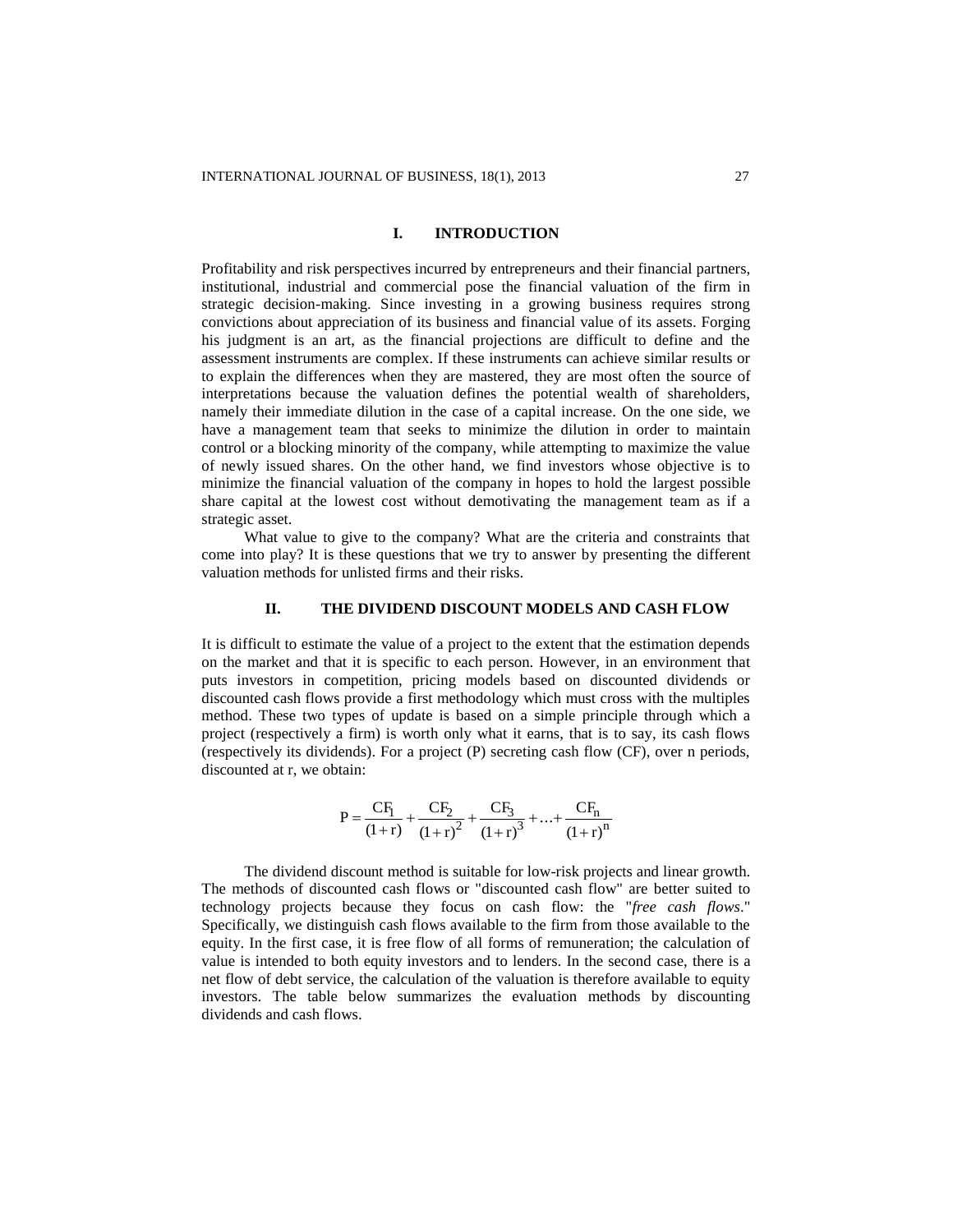| Discount model                                     | Discount rate                                                                                                                                                                                                                                                                                                                                                                                                 |
|----------------------------------------------------|---------------------------------------------------------------------------------------------------------------------------------------------------------------------------------------------------------------------------------------------------------------------------------------------------------------------------------------------------------------------------------------------------------------|
| Discount dividends model                           | The discount rate is that of equity.<br>This model does not apply to projects with negative net result is<br>a medium-or long period of time. However this model is<br>appropriate for projects of extending the range of products,<br>services or market.                                                                                                                                                    |
| Discount cash flows<br>available to the firm model | The discount rate is the weighted average cost of capital. This<br>model also called "free cash flow to the firm" is suitable for<br>projects that:<br>- Moderate volatility of expected cash flows<br>- Access to debt sector representative<br>- A stable beta                                                                                                                                              |
| Discount cash flows<br>available to equity model   | This model updates the available cash flows to the cost of<br>equity, "free cash flow to equity."<br>It is particularly suitable for high-tech companies that have:<br>- A high beta<br>- Investment and working capital needs high<br>- Profits appear only after an initial period of activity<br>- Low dividends or dividends not available<br>- Access to debt that is not representative of the industry |

**Table 1** The different discounting models and their uses

Predicting future cash flows is difficult for projects in the field of new technologies or new markets. This results in possibilities for error and variance prediction resulting mainly:

- Under-investment: Investments are lower than those in the sector. This technique obviously overvalues the project given that calculated free cash flows are thereby increased. A financial manager who pays any attention to the investment structure is seen as a surprise on the negative in the medium term in areas of rapidly depreciating assets like computers.

- Expenditures on R & D: The accounting standard requires entering the R & D in the income statement even though they are supposed to generate future growth of the company. In the case of an IT project, it is common for R & D reached 50% of costs. Thus, it is recommended to reprocess spent on R & D under the assumption that they are amortized over a period of 2 to 10 years. Similarly lease credits will be retired. These adjustments will increase the operating result of the project and the total assets.

- Cash flow forecast: forecasts of future cash flows are not realistic. Investors revise key assumptions of the business plan. This review is called "degradation of the business plan".

- The volatility of expected cash flows: The greater the extent of the distribution of expected income, the greater the volatility of cash flows that results in an increased risk of the project. A project will be better valued than the expected cash flows are stable, recurring and clearly identified. Therefore, it will be preferable to target a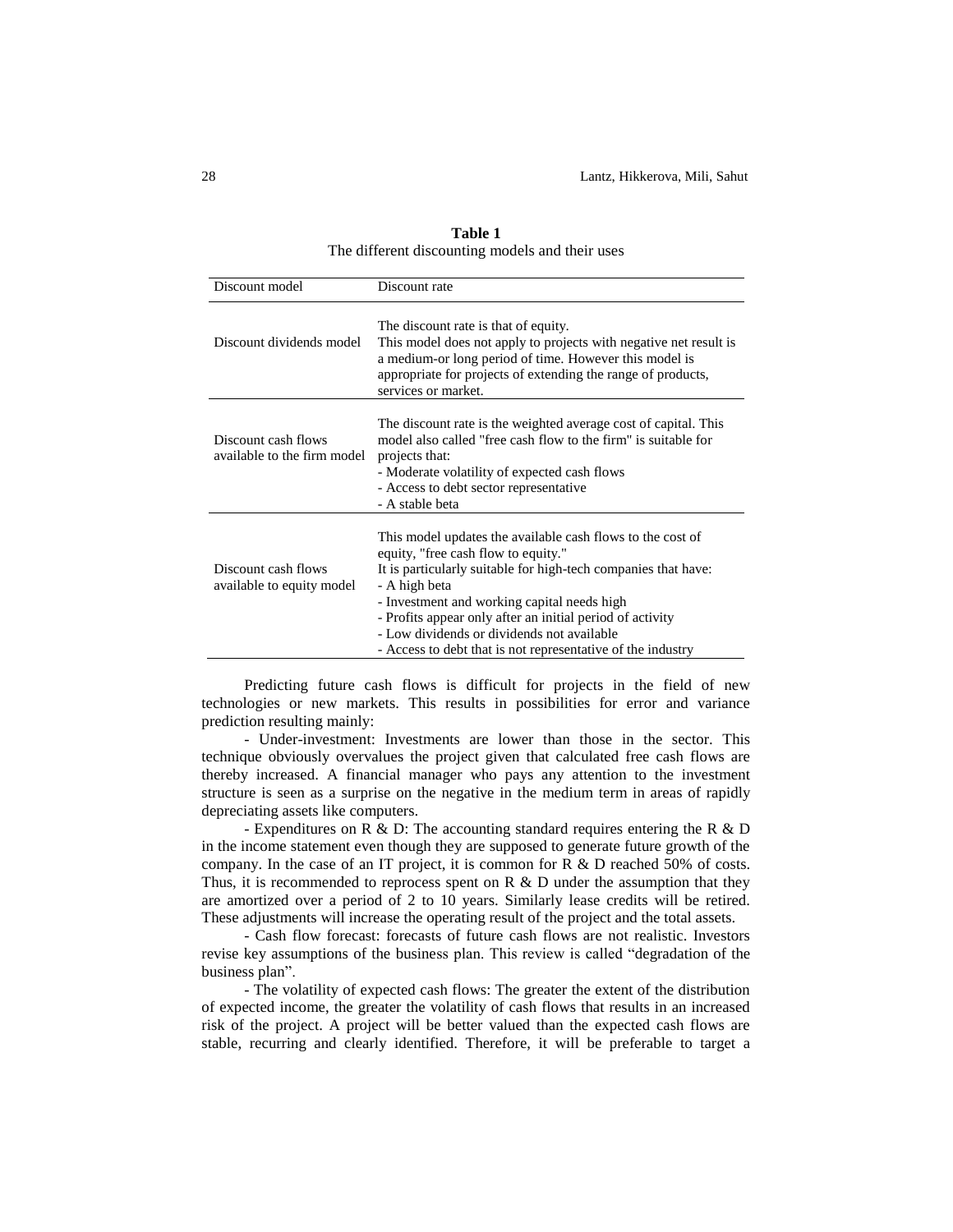market that has control in the first phase of the project life rather than disperse and create uncertainty about future cash flows. In the latter case, the risk exposure of the project will involve discount rates much higher implying devaluation. Generally, investors prefer projects with long-term contracts and recurring.

# **III. IMPLEMENTATION OF THE VALUATION OF THE COMPANY BY THE CASH FLOW TO EQUITY**

This evaluation method is particularly suitable for long-term projects at very high growth rates early in their life and going through a transition period before stabilizing. These projects point to a very high growth rate of sales during the first phase (the expansion of sales is due to the impact of each client won early in the period and imposes high costs for marketing achieve the conquest of a market, significant investment and a surge in net working capital following the turnover. This results in negative cash flow in the early life of the project, the inability to pay dividends during the first part of the project life, difficulty to use a debt, so a low debt ratio, and a much diversified market and/or emerging, so risky during the growth phase. The chart below allows viewing financial projections of cash flows available to equity (FCFE) project in TV land. We observe a "break-even" point at which the FCFE become positive in year 5 and the phase of "roll-out", the most critical phase, during the three years. The name of this phase originates from investors who must now renew their position, a "roll-out", by providing new capital needed to develop the project. The curve of cumulative cash flow is also rich in information as it tells us that it is only during the seventh year that the negative cash flows will be offset by positive cash flows. This period generally reflects the time of porting before outside investors, such as venture capitalists, can realize a successful exit.





#### **A. Calculating the Value of the Share of "Wellness TV"**

Given the risks early in the project, we considered a beta of 1.6 while it is 1.2 for the company's cable television industry, which may be considered comparable. With a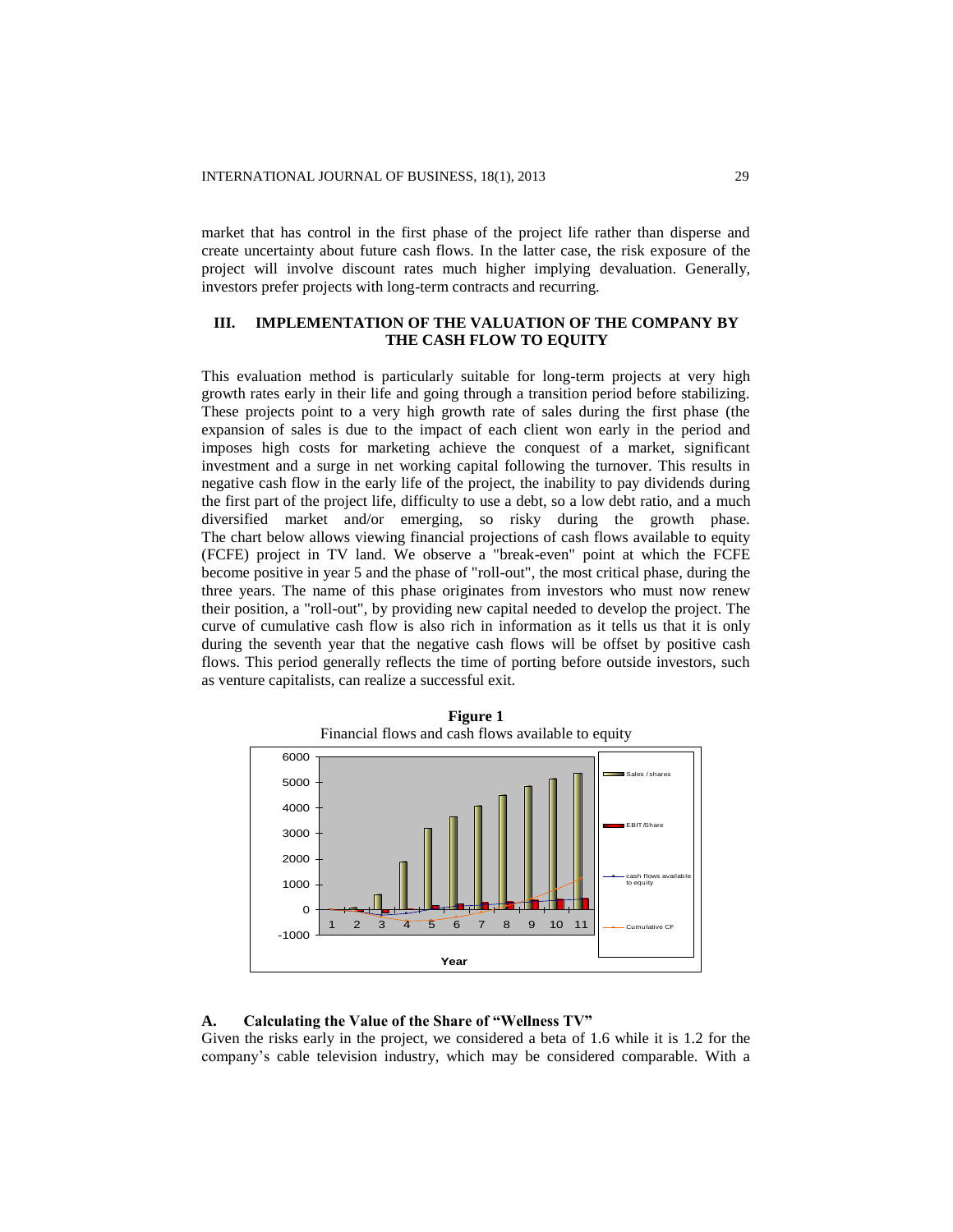risk-free rate of 7.5% and a risk premium of 5.5%, the cost of equity is equal to 7.5 + 1.6\*5.5, or 16.3%. Thus, the available cash flows to equity are discounted at a cost of equity of 16.3% for the period of strong growth. For the transition period, it is considered a beta declines linearly from 1.6 in year 5 to 1.2 in 10 years. The cost of equity increases from 15.86% to 14.1%.

| Year              | Beta | $\mathbf{K}^*$ |
|-------------------|------|----------------|
| 6                 | 1.52 | 15.86          |
| 7                 | 1.44 | 15.42          |
| 8                 | 1.36 | 14.98          |
| 9                 | 1.28 | 14.54          |
| 10<br>174 C C C C | 1.20 | 14.10          |

K\*: Cost of equity in %

We retain the beta of the year 10, so a cost of equity of 14.1% for the period of stable growth and we hypothesize that the project will have infinite growth of 6%. The terminal value will be equal to  $(409.75 \times 1.06) / (0.141 \text{ to } 0.06) 5 = 362.11 \text{ euros per}$ share. The sum of available cash flows to equity discounted rates we have previously defined tells us the value of a share of the project "Wellness TV": 1 557.37 euros.

|                         | <b>Present value of FCFE</b> * |
|-------------------------|--------------------------------|
| Growth period           | $-265.45$                      |
| Transition period       | 389.05                         |
| Period of stable growth | 1483.80                        |
| Value of a stock        | 1557.37                        |

FCFE\*: available cash flows to equity

#### **IV. VALUATION MULTIPLES**

Analysis concepts for the equity investment in growth companies primarily are based on the estimated value of the whole enterprise. On this estimate, the investor is able to establish a valuation of participations he wishes to take on the capital. Determining the value of a business today involves knowing what it will be worth tomorrow. When applying the method of discounted cash flows to high-tech companies, it is sometimes difficult to produce an assessment because of recurring losses early in the cycle and the definition of the terminal value. The venture capitalists tend to use in most cases the sales comparison approach to determine the valuation multiples or "*compared trading multiples"*. This method consists in determining the expected value of the company by applying a valuation multiple to income. The best-known multiple but probably the least suited for growing companies is the PER, "price earnings ratio" because this type of firm generates little profit at first. Therefore, investors pay particular attention to three other measures of income: (1) the turnover, (2) earnings before interest, taxes, depreciation and amortization, also known as "EBITDA", and (3) earnings before interest and taxes, also known as "EBIT".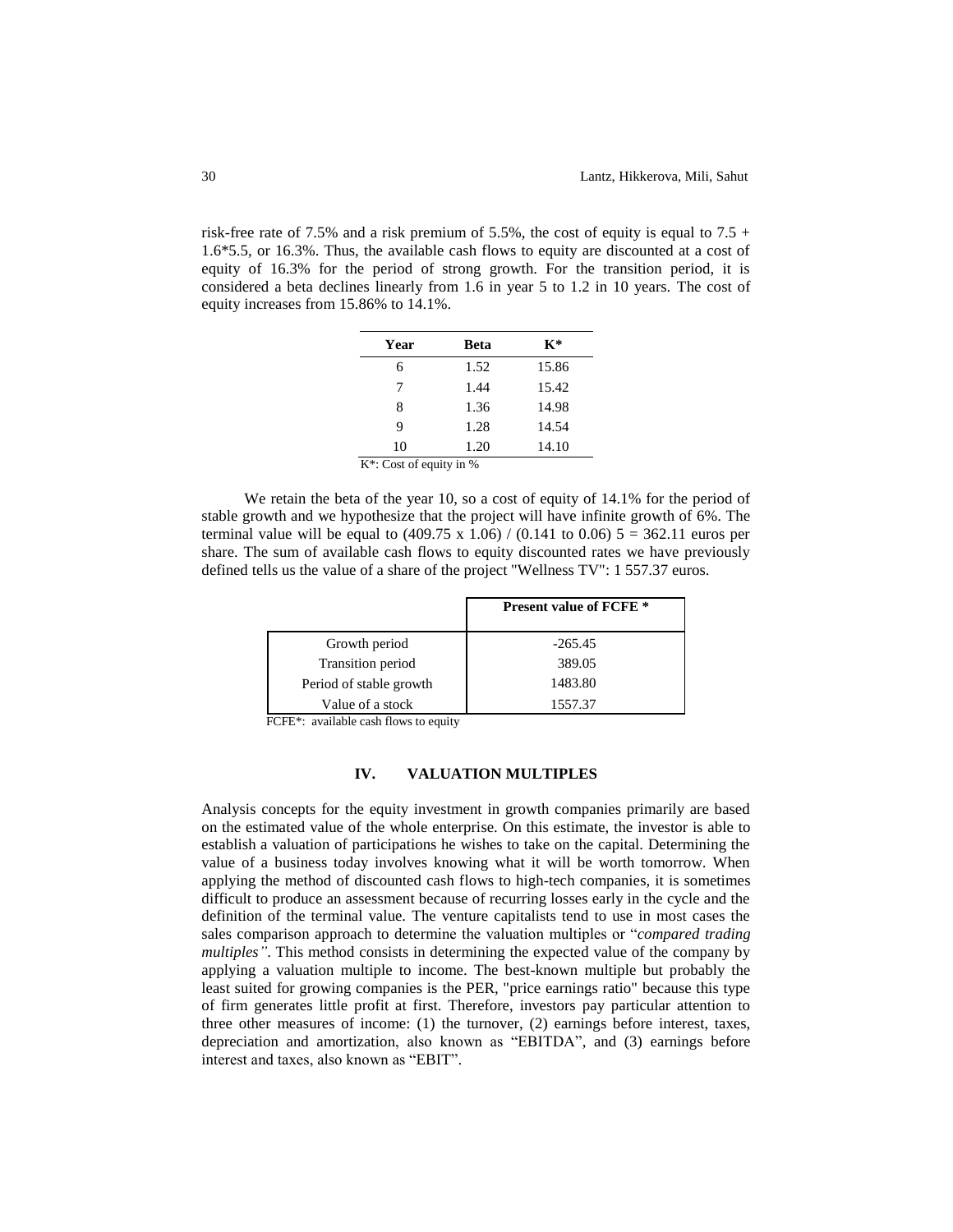We can also calculate a valuation multiple based on other accounting indicators such as total assets or from statistics (number of clients, number of pages for a website, etc.), but these measures tend to be neglected by analysts in favour of the indicators listed above. The choice of measure will depend on the sector in which the enterprise carries on business, risk and the difficulty in predicting earnings, as many variables which support the hypotheses.

To evaluate a privately held company, we first calculate the value of a twins company publicly traded.

**Table 2**

| Sample calculation of valuation multiple |                  |
|------------------------------------------|------------------|
| <b>Market Capitalisation</b>             | 5,300,000 Euros  |
| Market value of debt                     | 3,000,000 Euros  |
| Cash                                     | $-300,000$ Euros |
| Enterprise Value (EV)                    | 8,000,000 Euros  |

Next, we measure the EBITDA (or EBDITDA), EBIT and net income.

| Income                      |               |
|-----------------------------|---------------|
| <b>EBITDA</b>               | 600,000 Euros |
| Depreciation and provisions | 50,000 Euros  |
| EBIT                        | 650,000 Euros |
| Interest                    | 150,000 Euros |
| Tax                         | 200,000 Euros |
| <b>Net Income</b>           | 300,000 Euros |

Finally, we calculate valuation multiples on the three indicators.

 $\mathbf{r}$ 

|                  | EV/EBE    | EV/EBIT   | PER       |
|------------------|-----------|-----------|-----------|
| <b>Numerator</b> | 8,000,000 | 8,000,000 | 5,300,000 |
| Denominator      | 600,000   | 650,000   | 300,000   |
| Multiple         | 13.3      | 12.3      | 17.6      |

By repeating these operations on at least eight companies twins that we can define the multiple average or median valuation to be applied to a target company. The multiple chosen will be the most representative among the various companies studied. We prefer to choose the median rather than the average multiple. In the following example, the valuation multiples of companies twins range from 12.8 to 18.1 times EBIT. The valuation range of the target is between 256 and 362 million with an expected EBIT of EUR 20 million.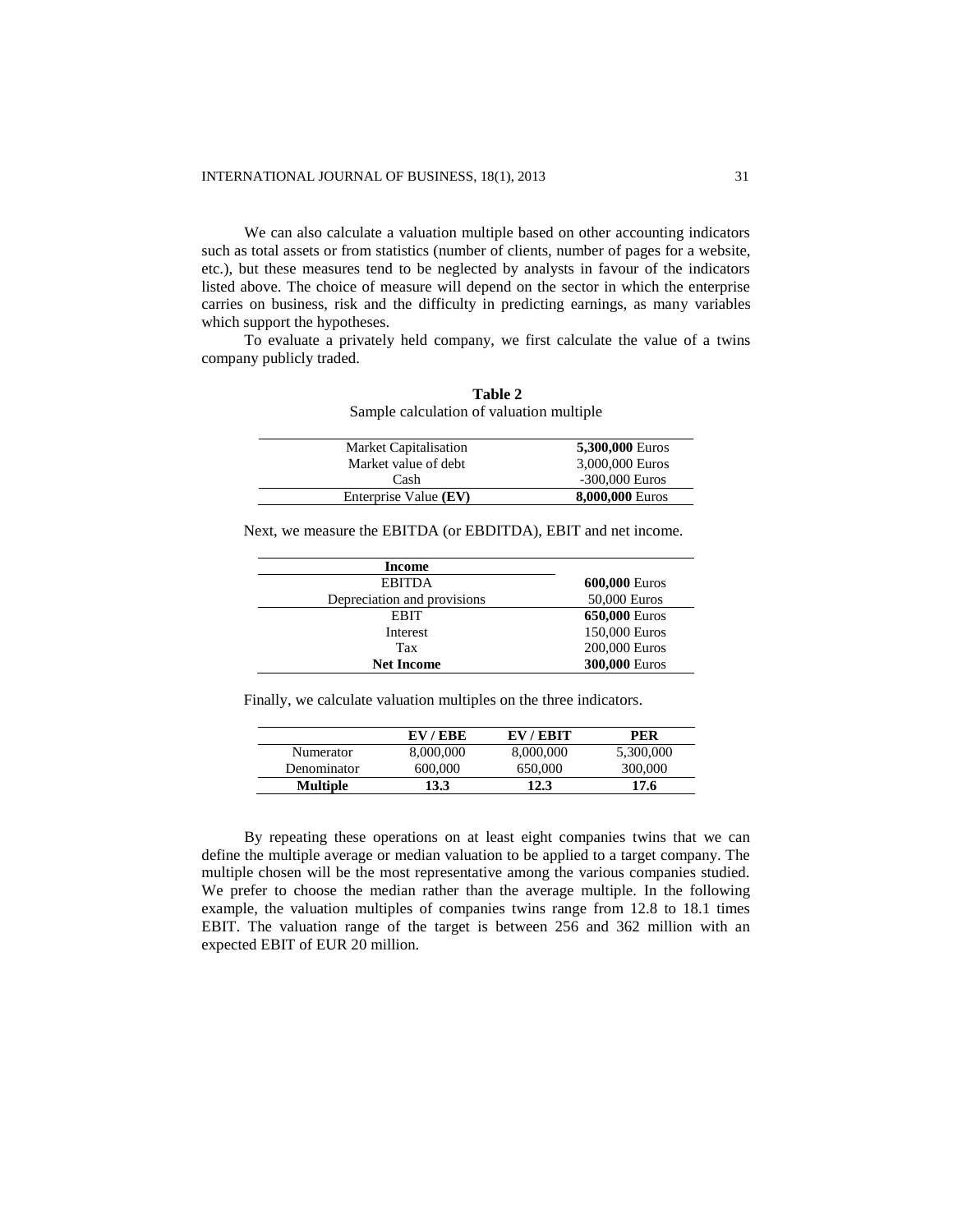|                 | Low    | Mean   | <b>Median</b> | High   |
|-----------------|--------|--------|---------------|--------|
| <b>EBIT</b>     | 20     | 20     | 20            | 20     |
| Multiple        | X 12.8 | X 15.3 | X 16.2        | X 18.1 |
| EV              | 256    | 306    | 324           | 362    |
| Cash            | $-10$  | $-10$  | $-10$         | $-10$  |
| Liabilites      | 150    | 150    | 150           | 150    |
| <b>Equities</b> | 116    | 166    | 184           | 222    |

**Table 3** Example of valuation by the equity method of multiple (in millions of euros)

To complete this assessment, it will moreover be excluded from the sample companies with multiple very high or very low as well as companies that deviate from the target profile to avoid bias valuation. The most frequent cases are companies that are either much smaller than the target, therefore, that have not the same cost structure, those are deficits while all others are beneficiaries. In the case presented we will choose a multiple valuation of 16.2 times EBIT bringing the value of the company at 324 million and the equity value to 184 million euros.

To calculate the present value of this company, it will take the weighted average cost of capital if the calculation refers to the EV and the cost of equity if the calculation relates to equity.

# **V. VALUATION ERRORS**

The limits of the evaluation method by the multiple are obvious and lie in the choice of twin companies. This choice is based on qualitative criteria and is accompanied by subjectivity bias judgments. It is therefore essential to make crossing results obtained with different measures of corporate value but also reliable data. An ideal list of comparable companies should include six to ten companies with the following selection criteria:

|                | Explanations                                                                    |
|----------------|---------------------------------------------------------------------------------|
|                | Companies will be chosen in the same industry. Some companies are               |
| Sector         | classified voluntarily or by reorientation of activities in sectors that do not |
|                | directly correspond to them. Turnover by activity is an indicator for correct   |
|                | positioning of the industrial enterprise.                                       |
|                | Businesses must be within the same country or in the same geographical          |
| Geographical   | areas: Europe, Asia, United States  Valuing a European company by               |
| Location       | comparing it to a South American probably will take you to a very high          |
|                | overvaluation. Differences in accounting standards between countries are        |
|                | also sources of problems in the evaluation.                                     |
| <b>Size</b>    | Large firms have diversified, so it is best to choose "pure players" small or   |
|                | medium.                                                                         |
| Rate of growth | The percentage of growth should be similar. We will retain firms with           |
|                | growth rates between 8 and 15%                                                  |
| Profitability  | The companies selected must be cost effective.                                  |
|                | Listing a company in different markets can lead to significant valuation        |
|                | differences. For their size, companies listed on the first market have          |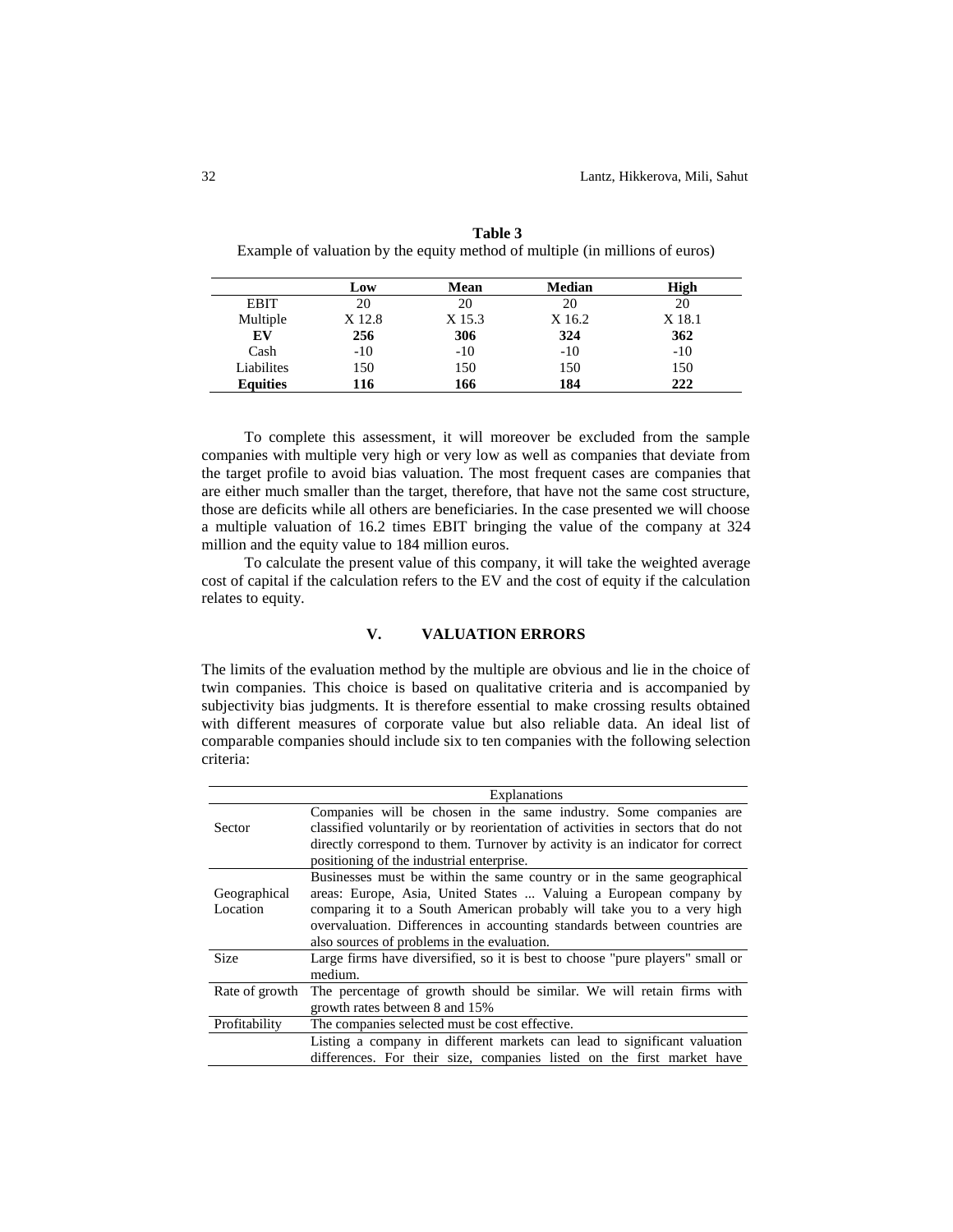| Place of listing | diversified activities in comparison with companies listed on a stock market<br>growth that have targeted activities and higher growth rates. Be kept away<br>enterprises whose turnover is less than 50% of the activity of the target |
|------------------|-----------------------------------------------------------------------------------------------------------------------------------------------------------------------------------------------------------------------------------------|
|                  | company.                                                                                                                                                                                                                                |
|                  | Capital structure should be reasonably comparable. There is such that                                                                                                                                                                   |
| Capital          | companies in information technology listed on the New Market have no                                                                                                                                                                    |
| Structure        | long-term debt. Compare them with companies in the balanced structures is                                                                                                                                                               |
|                  | a source of serious errors in the evaluation.                                                                                                                                                                                           |
|                  | We must pay special attention to the validity of data. The databases are not                                                                                                                                                            |
| Data             | error-free and by experience, on ten companies, we can expect two errors or                                                                                                                                                             |
|                  | incomplete information. When one is about to invest several million euros, it                                                                                                                                                           |
|                  | is better to use original documents for a final assessment.                                                                                                                                                                             |

Building a grid with more than six companies meeting the criteria listed above is a difficult exercise if not impossible in most cases. It requires adaptation according to the company studied. In the case of very innovative companies we are sometimes unable to find a twins company. We will then attempt reconciliation with companies from another industry that is expected to develop the same. In this context, we accept greater risk exposure that will be considered in updating the value of equity.

## **VI. CONCLUSION**

This article discussed the methods to define a range of financial valuation of the project. The extent of this range increases with the endogenous and exogenous risks to the project. We observed that investors especially tend to underestimate a project that seems to be risky. Financial engineering provides solutions that tend to offset the information asymmetry between investors and project developers as it allows the alignment of interests between the parties.

But determining the financial value of business-projects marked considerable uncertainty and remains a complex process that leads, in many cases to significant undervaluation by investors and partners in order to prevent risks to which they expose themselves. This underestimation may be such that carriers of the most promising projects find themselves unmotivated. Therefore, we understand the fundamental role in the financing of the business-project, the expertise of venture capitalists and their qualities to design contracts to the point that large companies are creating their own funds. However, to preserve their reputation and their access to capital markets, financial intermediaries must provide opportunities for capital gains to shareholders accompanying the development of an enterprise-project. This raises the problem of liquidity of the securities held by venture capitalists because they are positioned on the OTC markets highly specialized. The lack of liquidity and the difficulties it causes to output induce an underestimation as the capital investors hampered investment in advanced technology projects.